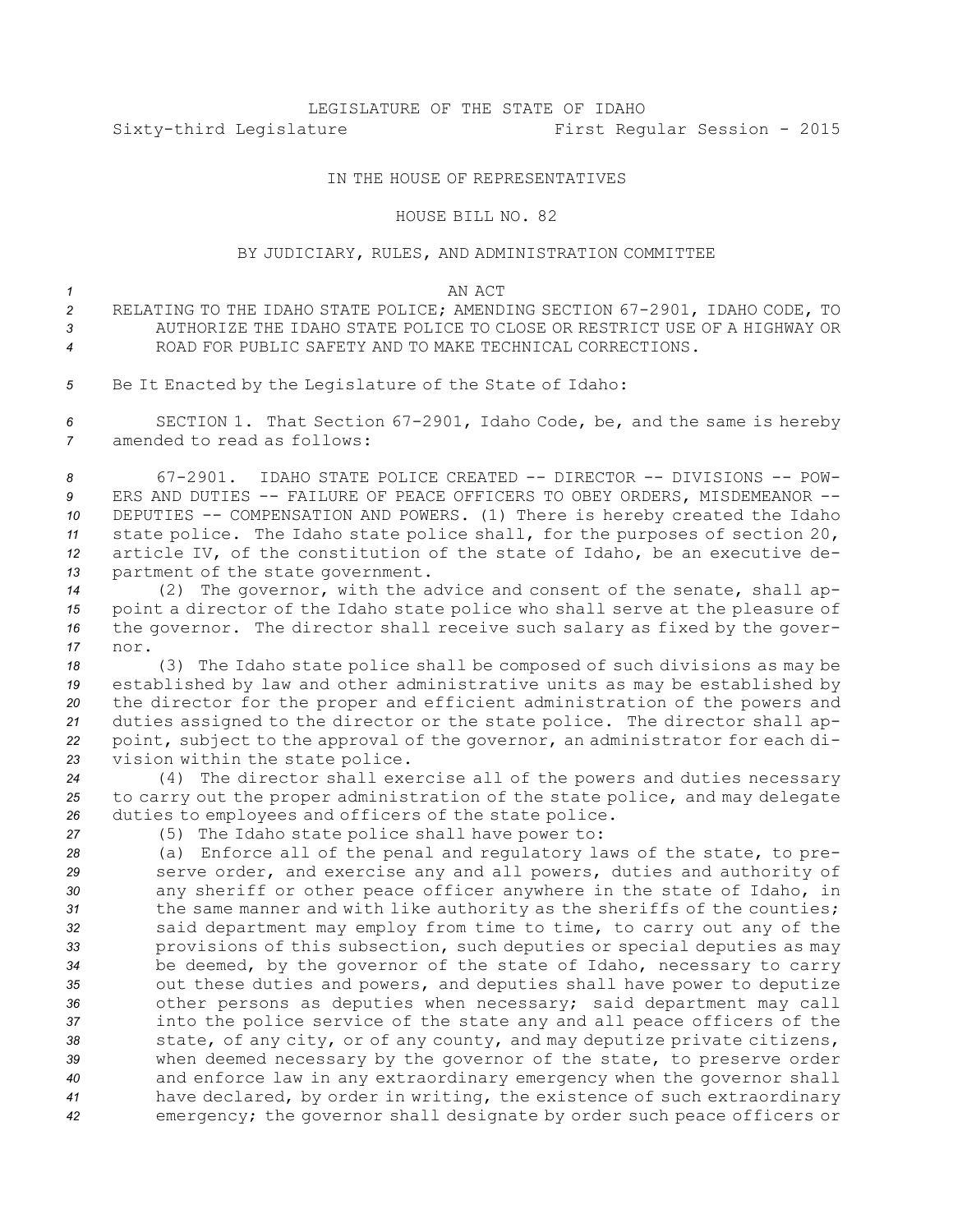**1** private persons as are to be called into the service of the state, and when such peace officers or deputized citizens are so called into the police service of the state such officers shall act under the direction of the director of the state police in such manner as may be directed and ordered by the governor; failure on the part of any such peace officer of the state, or person so deputized, to so act and obey such orders shall constitute <sup>a</sup> misdemeanor; the governor shall fix the compensation of such deputies; (b) Prevent and detect crime and apprehend criminals and maintain or-*10* der; (c) Require all persons using the highways in the state to do so care- fully, safely, and with the exercise of care for the persons, property and safety of others; (d) Safeguard and protect the surface and other physical portions of the state highways and enforce any laws for highway safety; (e) Enforce federal statutes and regulations relating to motor carrier 17 safety and hazardous materials for interstate carriers; (f) Enforce Idaho statutes and rules of the Idaho state police applica- ble to motor carriers; (g) Enforce all of the laws of the state enacted for the identification, inspection and transportation of livestock and all laws of the state de- signed to prevent the theft of livestock; (h) Regulate traffic on all highways and roads in the state, including the authority to temporarily close or restrict the use of any highway or road whenever the closure or restriction of the use is deemed necessary 26 for the safety of the public; (i) Perform all of the duties and exercise all of the powers of peace officers vested in the director of the Idaho state police; (j) Execute and serve any warrant of arrest or search warrant issued by 30 proper authority of the state, according to the tenor thereof, in any part of the state; (k) Arrest without warrant, any person committing or attempting to com- mit in their presence or view <sup>a</sup> breach of the peace or any other viola- tion of any of the laws of the state; (l) Members of the Idaho state police shall be subject to the call of the governor and are empowered to cooperate with any other department or au- thority of the state, with counties and municipalities, or any locality in detecting crime, apprehending criminals and preserving law and or- der throughout the state; but the Idaho state police shall not be used as <sup>a</sup> posse in any municipality, except when ordered by the governor to do so; provided nothing herein contained shall be construed to vest direc- tion or control over any sheriff, policeman, marshal or constable in the Idaho state police or any employer or officer thereof; (m) Each member of the Idaho state police shall take and subscribe to an oath of office to support the constitution and laws of the United States and the state of Idaho, and to honestly and faithfully perform the du- ties imposed upon him under the provisions of the laws of Idaho as <sup>a</sup> mem- ber of the Idaho state police. The oath shall be filed with the direc-*49* tor.

2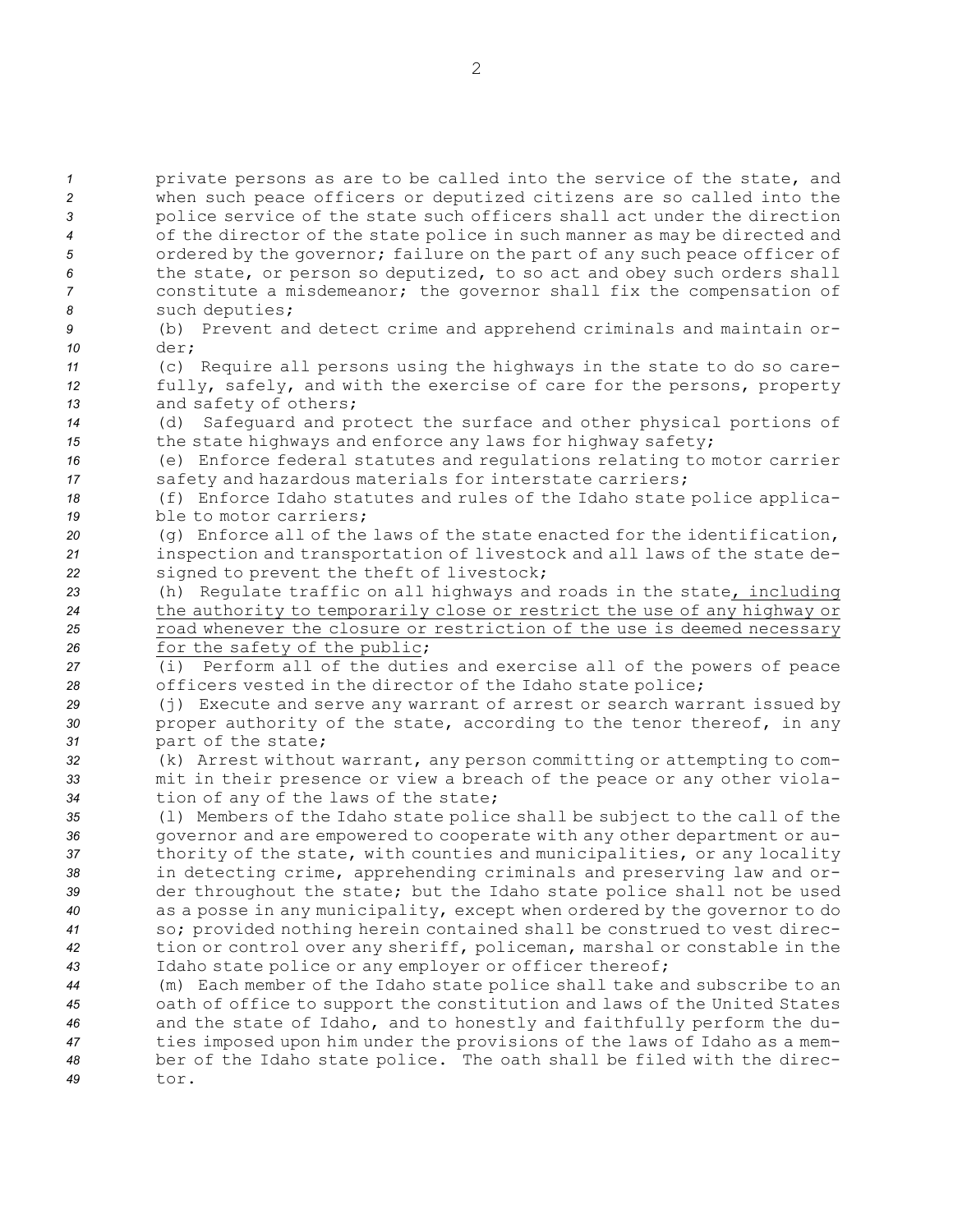(6) The director shall operate and supervise <sup>a</sup> forensic laboratory which will provide to state and local agencies having responsibility for enforcement of the penal laws of this state assistance in the collection, preservation and analysis of evidence in criminal cases. Idaho state po- lice forensic services resources including, but not limited to, equipment, instrumentation, facilities and supplies may be used only by authorized em-ployees or approved subcontractors of Idaho state police forensic services.

*<sup>8</sup>* (7) The director shall provide security and protection for the governor *<sup>9</sup>* and the governor's immediate family to the extent and in the manner the gov-*<sup>10</sup>* ernor and the director deem adequate and appropriate.

 (8) At the written direction of the governor or the director, the di- rector shall provide security and protection for the lieutenant governor and the lieutenant governor's immediate family to the extent and in the manner the lieutenant governor and the director deem adequate and appropriate.

 (9) The director shall provide security and protection for both houses of the legislature while in session as in the opinion of the speaker of the house of representatives and the president pro tempore of the senate and the director deem necessary.

*<sup>19</sup>* (10) The director shall provide security and protection for the supreme *<sup>20</sup>* court and the court of appeals while they are in session, and at their places *<sup>21</sup>* of work, as the chief justice and the director deem necessary.

 (11) The director may award to an officer, upon retirement, that offi- cer's badge, duty weapon and handcuffs, providing that <sup>a</sup> committee of three (3) of the officer's peers certifies to the director that the retiring offi- cer has served meritoriously for <sup>a</sup> minimum of fifteen (15) years and should therefore be so honored.

*<sup>27</sup>* (12) The director, within the limits of any appropriation made avail-*<sup>28</sup>* able for such purposes, shall for such Idaho state police:

*<sup>29</sup>* (a) Establish such ranks, grades and positions as shall appear advis-*<sup>30</sup>* able and designate the authority and responsibility in each such rank, *<sup>31</sup>* grade and position;

 (b) Appoint such personnel to such rank, grade and position as are deemed by him to be necessary for the efficient operation and adminis- tration of the Idaho state police, and only those applicants shall be appointed or promoted who best meet the prescribed standards and pre- requisites; provided however, that all employees shall be selected in the manner provided for in chapter 53, title 67, Idaho Code, and shall be probationers and on probation for <sup>a</sup> period of one (1) year from the date of appointment;

*<sup>40</sup>* (c) Formulate and place in effect such rules for the Idaho state police *<sup>41</sup>* as from time to time appear to him advisable;

*<sup>42</sup>* (d) Prescribe by official order the uniform and equipment of the em-*<sup>43</sup>* ployees in the Idaho state police;

*<sup>44</sup>* (e) Station employees in such localities as he shall deem advisable for *45* the enforcement of the laws of the state;

 (f) Have purchased, or otherwise acquired, by the purchasing agent of the state, motor vehicle equipment and all other equipment and commodi- ties deemed by him essential for the efficient performance of the du- ties of the Idaho state police and purchase and install approved mechan-ical devices and equipment for the rapid transmission and broadcasting